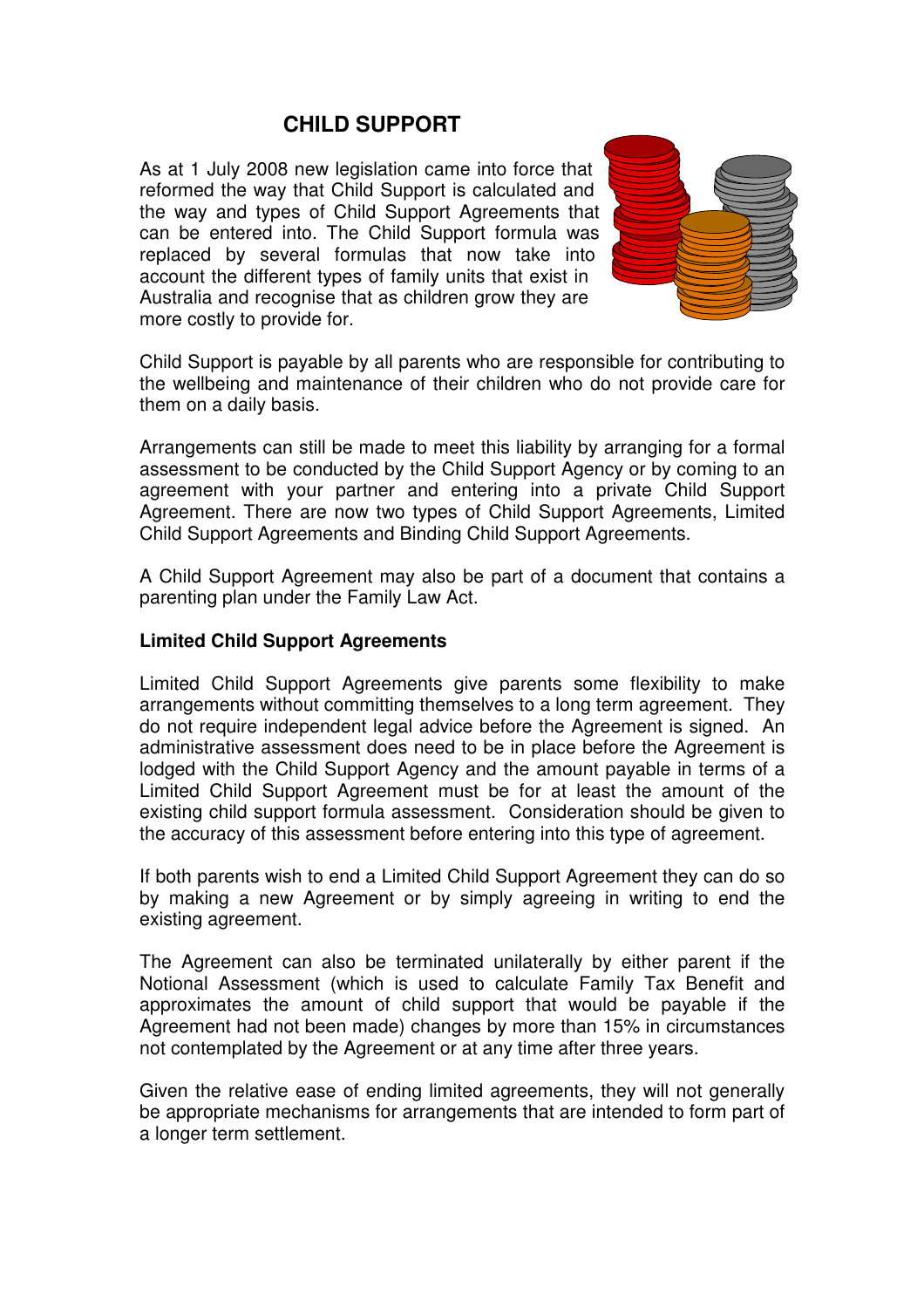## **Binding Child Support Agreements**

Binding Child Support Agreements provide a high level of certainty and finality of Child Support arrangements for parents. Binding Agreements are intended to provide for longer term arrangements. Legal advice is therefore required prior to entering into and when terminating the Agreement to ensure that parents understand the consequences of making such an Agreement and to provide some protection against coercive or misleading behaviour.

Any transfer of an amount (such as a house) under the lump sum payment provisions effective from 1 July 2008 must be made using a Binding Child Support Agreement.

An Administrative Assessment does not need to be in place before the Agreement is accepted, except where the Binding Agreement provides the crediting of a lump sum.

### **Setting Aside Child Support Agreements**

Neither Agreement whether Limited or Binding can be varied.

A Limited Child Support Agreement may be terminated by a subsequent Binding Child Support Agreement or by entering into a further Limited Child Support Agreement.

If parents wish to end a Binding Child Support Agreement before the agreed end date they must again seek independent legal advice and make a formal Termination Agreement or a new Binding Child Support Agreement so that it terminates the previous arrangement. If only one parent wishes to end the Agreement they must seek a Court Order to set the Agreement aside but such Order will only be available in very limited circumstances.

### **Applying to the Court for Departure Orders**

In most circumstances, parents will be required to use the administrative departure process (change of assessment, and, if necessary administrative objection and subsequent appeal to the Social Security Administrative Tribunal) to have formula assessments changed.

Parents with a child support formula assessment can, in limited circumstances, apply directly to a court for a departure from their assessments. These circumstances include when a parent or non-parent carers application to CSA for a change to the administrative assessment has been refused because the matter is to complex, there are proceedings in relation to property already before the Court or a person is assessed to pay child support at the minimum annual rate and is seeking to have this rate reduced to nil.